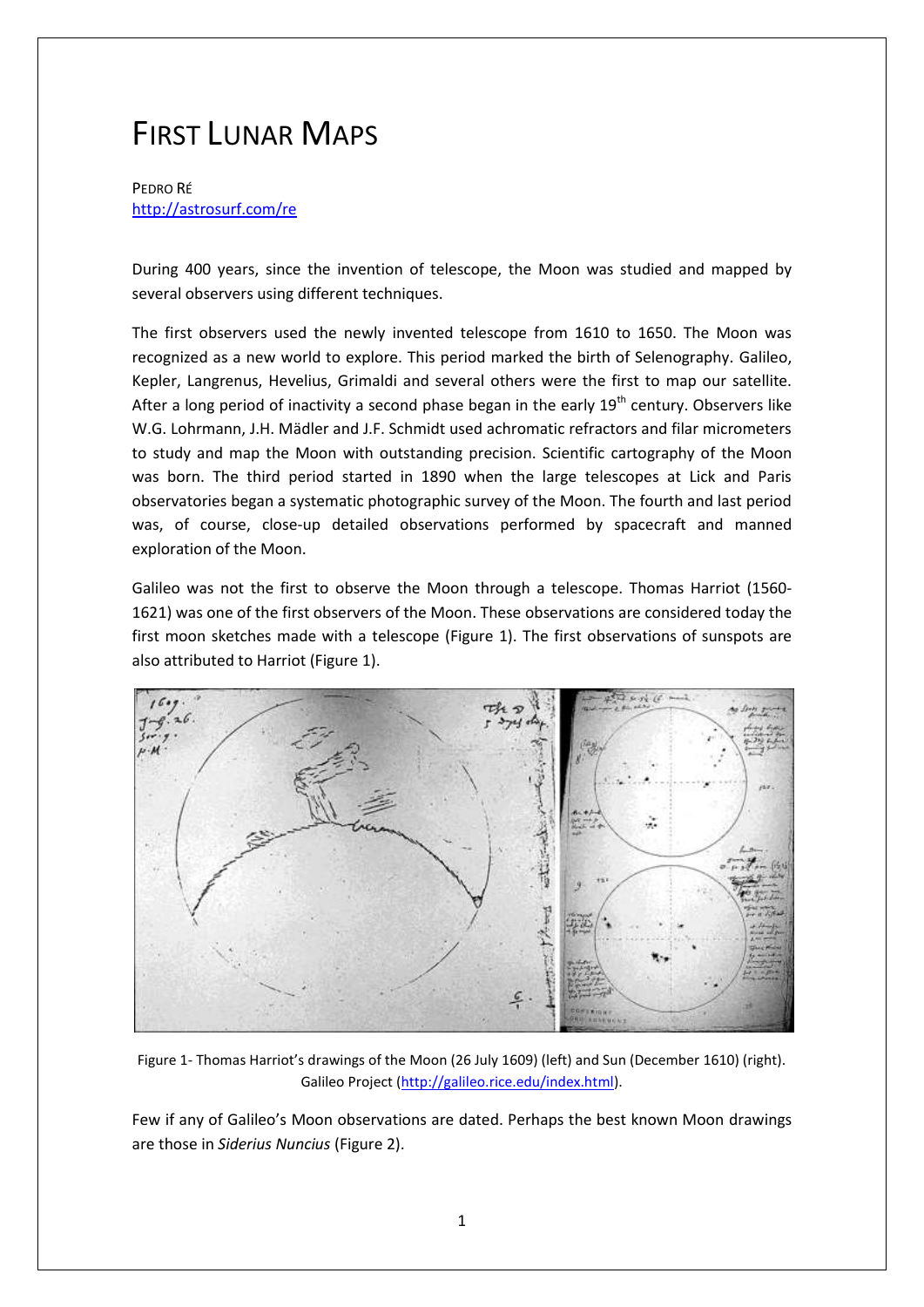

Figure 2- Title page of *Siderius Nuncius* published in 1610 (left) and Galileo's initial sketches of the Moon showing several craters and the lunar terminator (right).



Figure 3- Moon Maps published in 1645: Michael Langreen (left); Antonius Rheita (right). Museo Galileo [\(http://www.museogalileo.it/en/index.html\)](http://www.museogalileo.it/en/index.html).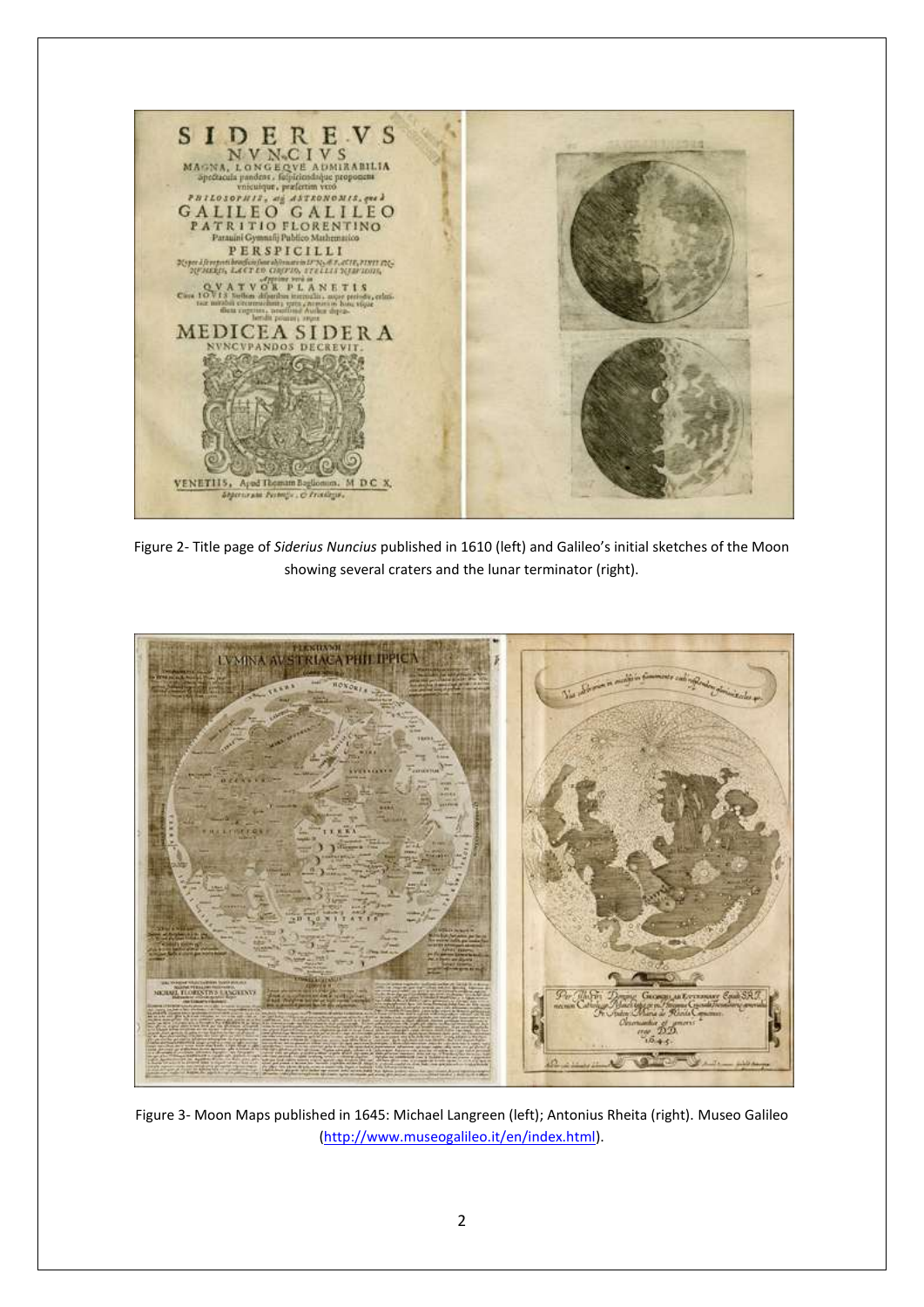Several lunar maps were published soon after these first observations. Michael Langreen (1600-1675) produced in 1645 a map including the oldest known nomenclature of lunar formations. This map started a long debate regarding the naming of Moon's features (Figure 3). On the same year Antonius Rheita (1597-1660) depicts the lunar seas and the main lunar craters (Figure 3).



Figure 4- Christiaan Huygens image of the Straight Wall (right) and CCD image of the same region obtained by Thierry Legault (left). Huygens drawing, from *Complete Works of Christiaan Huygens* (1925).

Christiaan Huygens (1629-1595) was also an active observer of the Moon. He is mainly recognized for discovering the true nature of Saturn rings and its satellite Titan in 1655 and 1659 respectively. His Moon studies remained unknown until 1925. Huygens discovered several lunar features including the straight wall attributed for a long period of time to J.H. Schröter (1745-1816). In 1686 Huygens used a 123-foot non-achromatic refractor to view and draw this interesting lunar formation (Figure 4). He also recorded the Schröter valley and the great Hyginus rille using a 60-foot refractor.



Figure 5- Johannes Hevelius (left) and his *Selenographia* Moon map (right).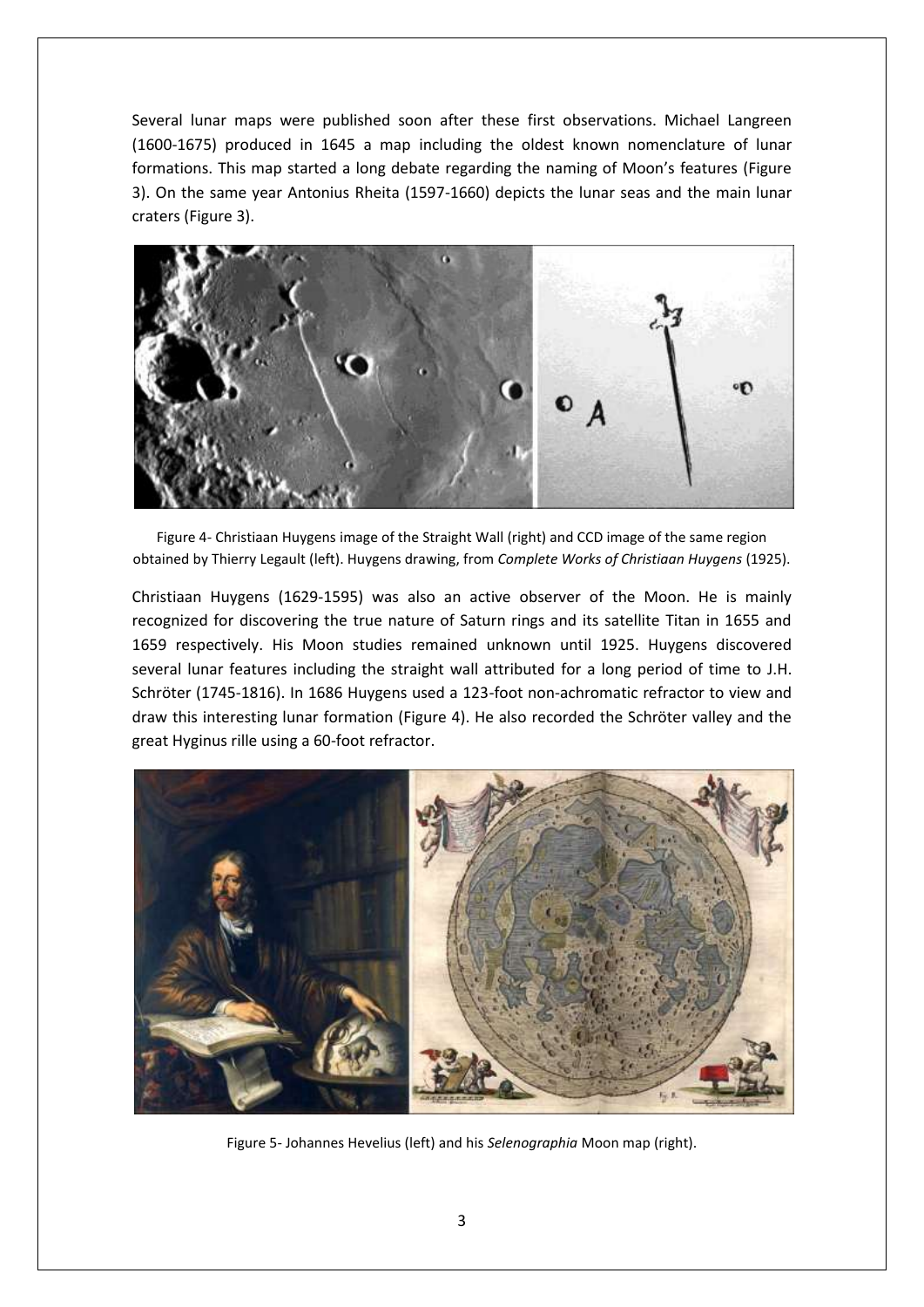

Figure 6- Eustachio Divini (left) and Giovanni Riccioli (right) Maps of the Moon. Museo Galileo [\(http://www.museogalileo.it/en/index.html\)](http://www.museogalileo.it/en/index.html).



Figure 7- Robert Hooke *Micrographia* title page (left) and depiction of crater Hipparchus (right). Museo Galileo [\(http://www.museogalileo.it/en/index.html\)](http://www.museogalileo.it/en/index.html).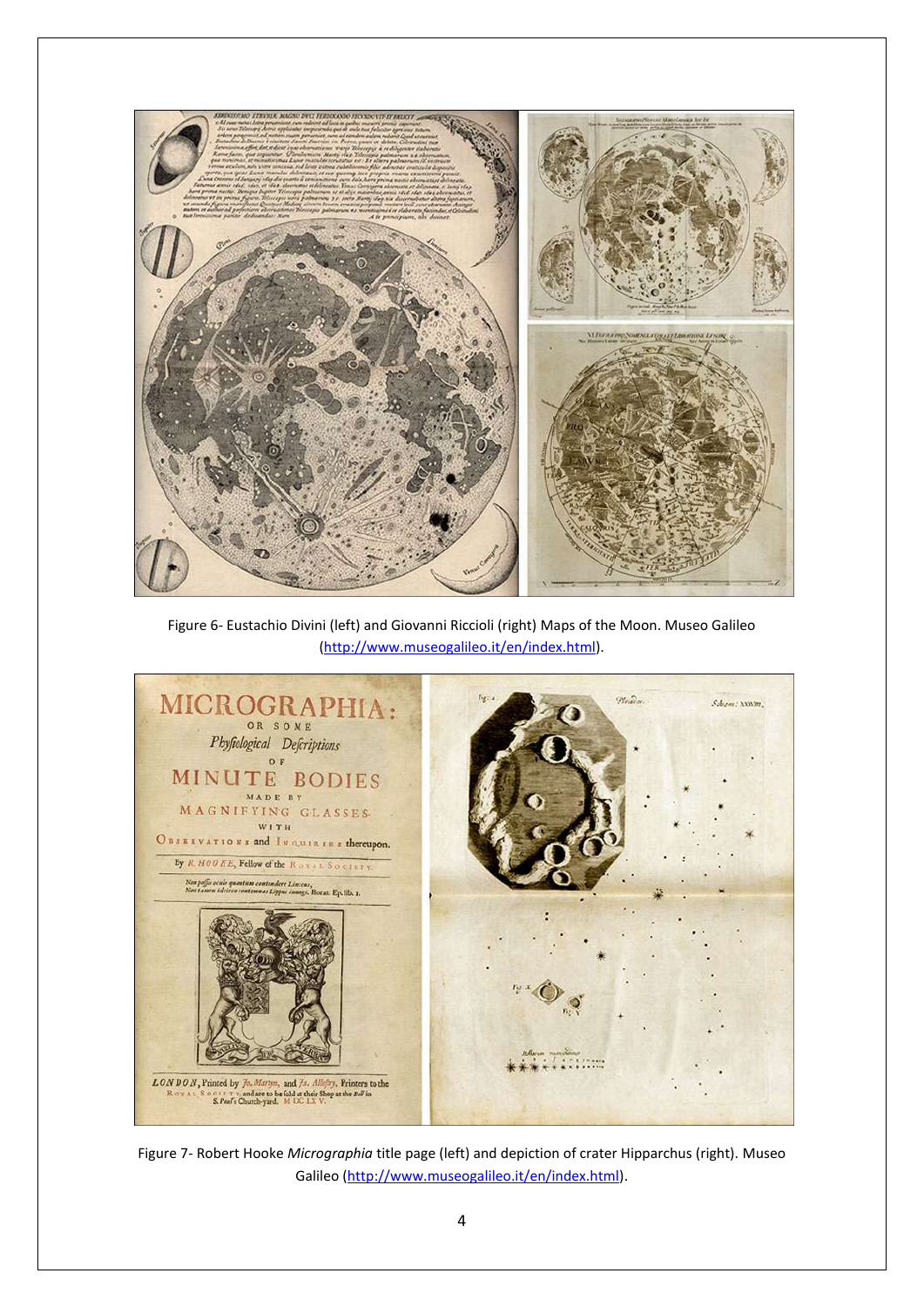Johannes Hevelius (1611-1687) drew several maps of the Moon from observations performed with non-achromatic refractors. In his book *Selenographia* published in 1647, forty engravings of the Moon in its various phases are presented together with three large lunar maps. The effect of libration is shown together with names of surface features that are not in use today (Figure 5).

Eustachio Divini (1610-1685) and Francesco Grimaldi (1613-1663) Moon maps were published in 1649 and 1651 respectively. Divini's map is clearly inspired by the work of Hevelius. Grimadi map shows the moon in different phases and the effect of libration (Figure 6).

Robert Hooke (1635-1703) described his lunar observations in a book published in 1665 (*Micrographia*). Hooke produced a first representation of a limited area on the Moon (crater Hipparchus) using a 30-foot refractor in 1664 (Figure 7). Several laboratory experiments were performed by Hooke using bullets that were dropped into soft clay. These experiments produced craters similar to the ones observed on the Moon.

The work of Giovanni Domenico Cassini (1625-1714) at the Paris observatory established a new standard in Moon mapping. Cassini made many drawings of the Moon in different phases. He used back and white chalk on a blue background. All these drawings combined produced a full Moon chart with 12 feet in diameter. Only a small engraving of this work is known today (Figure 8).



Figure 8- Giovanni Cassini (left) and original drawings of the Moon produced in 1671-1679 at the Paris Observatory (right). Museo Galileo [\(http://www.museogalileo.it/en/index.html\)](http://www.museogalileo.it/en/index.html).

Cassinis's Moon Maps were a considerable advance over its predecessors. Even by today standards this extraordinary large Moon map has a very modern appearance (Figure 9).